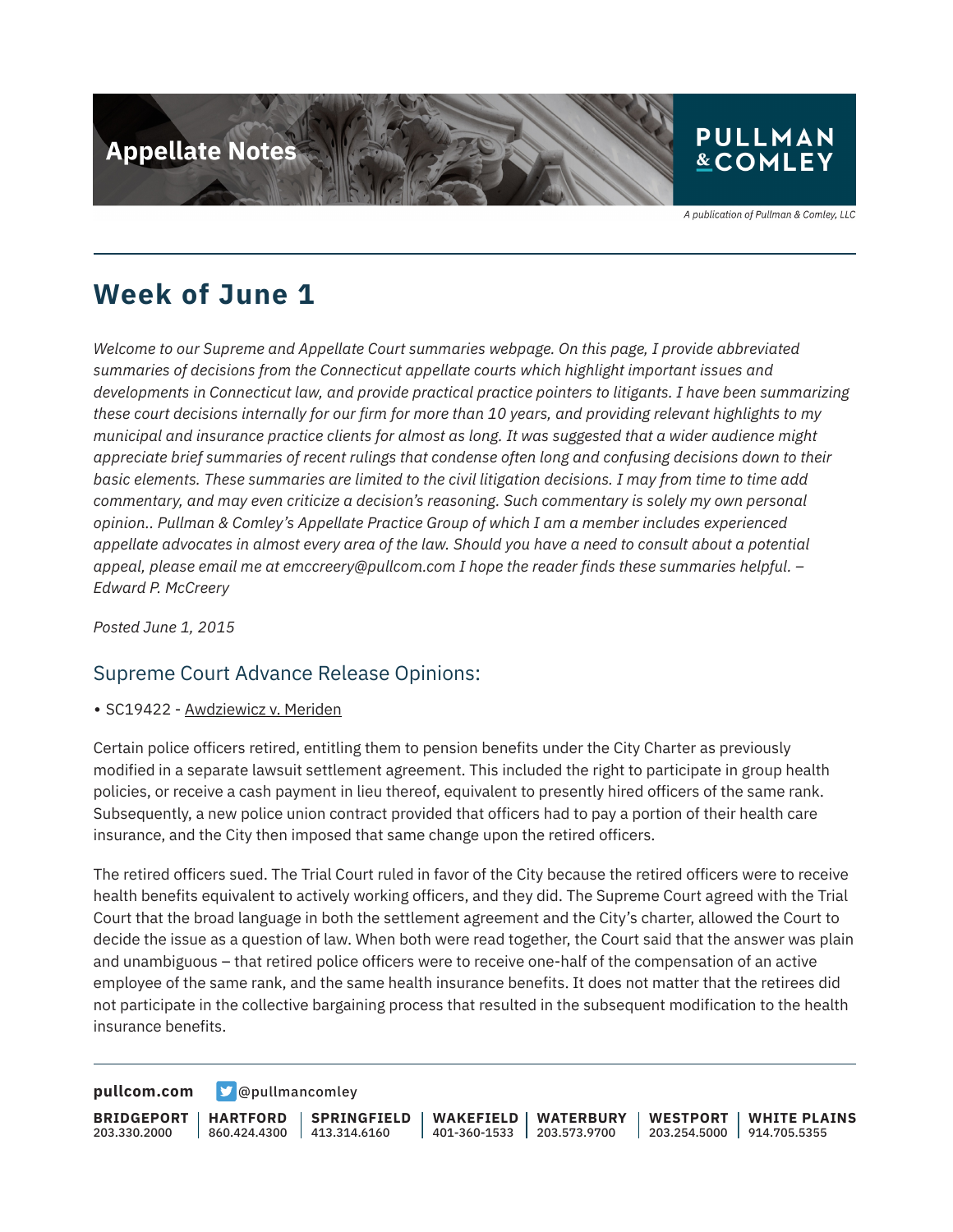# **PULLMAN &COMLEY**

### Week of June 1

The Trial Court also properly excluded offers of evidence from the retired officers that new retirees received enhanced pension benefits that they were not entitled to. They had not made a claim for enhanced pension benefits, so that was not relevant to whether or not their insurance benefits could be reduced based upon current collective bargaining agreements.

Finally, the Trial Court also refused to take judicial notice of § 7-450(c), because no claim had been made under this Statute, and the Statute was not affirmatively pled as required under Practice Book Section 10-3 (a). While the failure to comply with that Practice Book requirement does not preclude a claim where the defendant has been sufficiently apprised of it, the plaintiffs are nonetheless limited to the allegations of their complaint, and they never put the City on notice of a claim under this Statute. An argument for judicial notice cannot circumvent the pleading requirements. Pleading rules require issues to be properly framed.

#### • SC19423 - Kiewlen v. Meriden

In the companion Meriden decision, the Court disagreed with the Trial Court, with respect to widows of police officers and firemen. Widows were entitled to one-half of the same insurance benefits that their spouse was receiving from the City. When a City worker died, however, the City would remove the widow from the family insurance plan and place them in an individual insurance plan with half the value being the benefit. The widows objected, claiming that they were entitled to the same insurance benefits that their spouse had at the time of their death, i.e., a family plan, and then apply the half value. The City responded that would be ridiculous, because they would have to buy the more expensive insurance plan for insuring the health of one person, and would, in essence be paying for insuring the health of the deceased employee.

The Supreme Court disagreed and said that the widows were entitled under the City Charter to the exact same health insurance benefits of the spouse. The claim that the City would, in essence, be paying insurance for the health of a deceased person was obviated by the fact that the widow was only entitled to half of the health insurance premium cost. Further, the City always had the option of paying the difference between a single insured plan and a family plan as a cash dividend to the widow. [Sounds like Meriden needs to go and revise its Charter to fix this ridiculous outcome.]

### Appellate Court Advance Release Opinions:

#### • AC36516 - Ogden v. Zoning Board of Appeals

Property owner was issued a cease and desist order for the operation of a contractor's yard without a permit and so applied to the planning and zoning commission for a permit, and it approved the request subject to landscape and buffering conditions, as shown on the site plan submitted with the application. But the applicant never satisfied the conditions of approval, and so was issued a second cease and desist order by the ZEO. The property owner then appealed to the ZBA and then to the Trial Court which sustained the appeal, holding that the town's regulations on contractor yards were ambiguous as the term was not defined,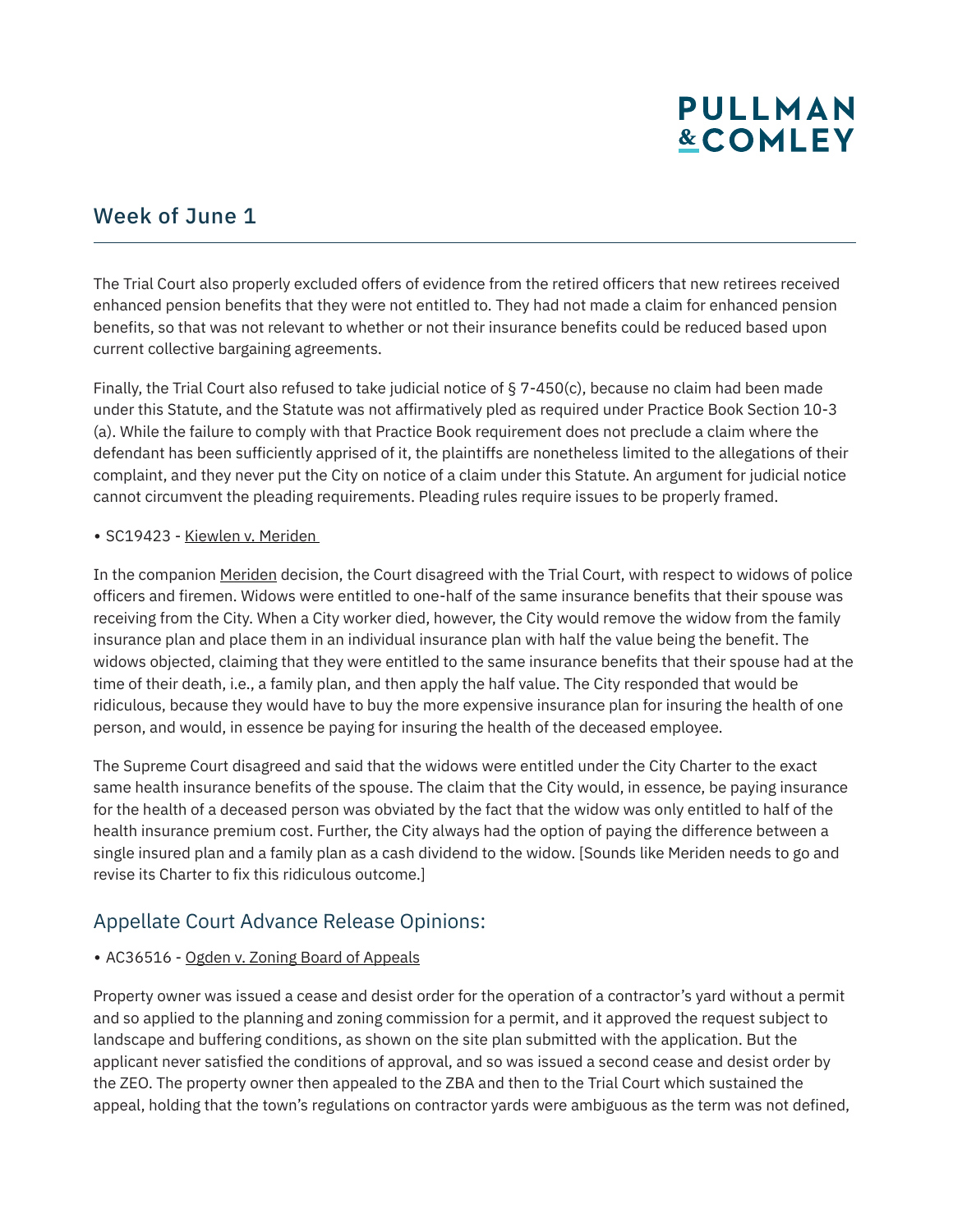# **PULLMAN &COMLEY**

## Week of June 1

and there was no substantial evidence that it was being unlawfully used in that manner, in any event.

First, the Appellate Court said while it was unclear whether the plaintiff was claiming the regulations were ambiguous, or void for vagueness, it is clear that the Trial Court concluded the regulations were unconstitutionally vague. Thus, the Appellate Court first had to decide whether or not this issue had been properly raised before the Trial Court. A party to an administrative proceeding cannot raise on appeal, claims that were not asserted before the municipal agency below. But when claims arise to a constitutional level, this is an exception to that rule, and trial courts may consider such matters, even if it was not raised before the agency. It would be pointless to require an applicant to bring a Constitutional issue before the ZBA, because a municipal agency would lack authority to determine Constitutional questions. Therefore, the Trial Court properly considered this claim, even though not raised before the ZBA.

As a fallback, the ZBA argued that the Trial Court should not have considered this issue, because it had not been pled in the complaint. The Trial Court ruled that it could consider the issue because it had at least been raised in the trial brief. The Supreme Court noted that it did not condone the practice of raising claims for the first time in a trial brief. Pleadings are supposed to provide adequate notice of facts, claims and issues to be tried so as to prevent surprise upon a defendant. An appeal to the Appellate Court, however, should not be utilized as a way to correct pleading deficiencies that could have been remedied before the Trial Court. Here, it was determined that the trial brief put the defendant ZBA on notice that the plaintiff intended to raise the claim of vagueness at trial. Thus the ZBA had the opportunity to respond to those claims in its brief, but failed to do so. The attorney for the ZBA never objected before the Trial Court that new claims not in the complaint were being made. Therefore the issue was sufficiently raised for consideration by the Trial Court.

Next, the Appellate Court turned to whether or not the regulations on a contractor's yard were vague, and thus, unenforceable. To be unconstitutionally vague, a plaintiff must demonstrate without reasonable doubt that there was inadequate notice of what was prohibited under the regulations. If the statutory meaning can be fairly ascertained, it will not be void for vagueness. All statutes have some inherent vagueness and uncertainties in them. A plaintiff must also show that the regulation is overly vague when applied to their actions. Unconstitutional vagueness is always a question of law.

Turning to the issue at hand, the Appellate Court held that the regulations on contractor's yards **were not void for vagueness** simply because they did not define the term contractor's yard. From the facts of this case, the plaintiff clearly knew what was meant as a contractor's yard based upon two cease and desist orders, his own application for a permit to use his property as a contractor's yard, and the ZBA hearing evidence.

The decision also reversed the Trial Court's refusal to enforce the cease and desist order. The testimony of the Zoning Enforcement Officer clearly established that construction company equipment and employee vehicles were constantly going in and out of the plaintiff's property and being parked there when not in use. The property owner contended that he was not using his property as a contractor's yard, but rather was